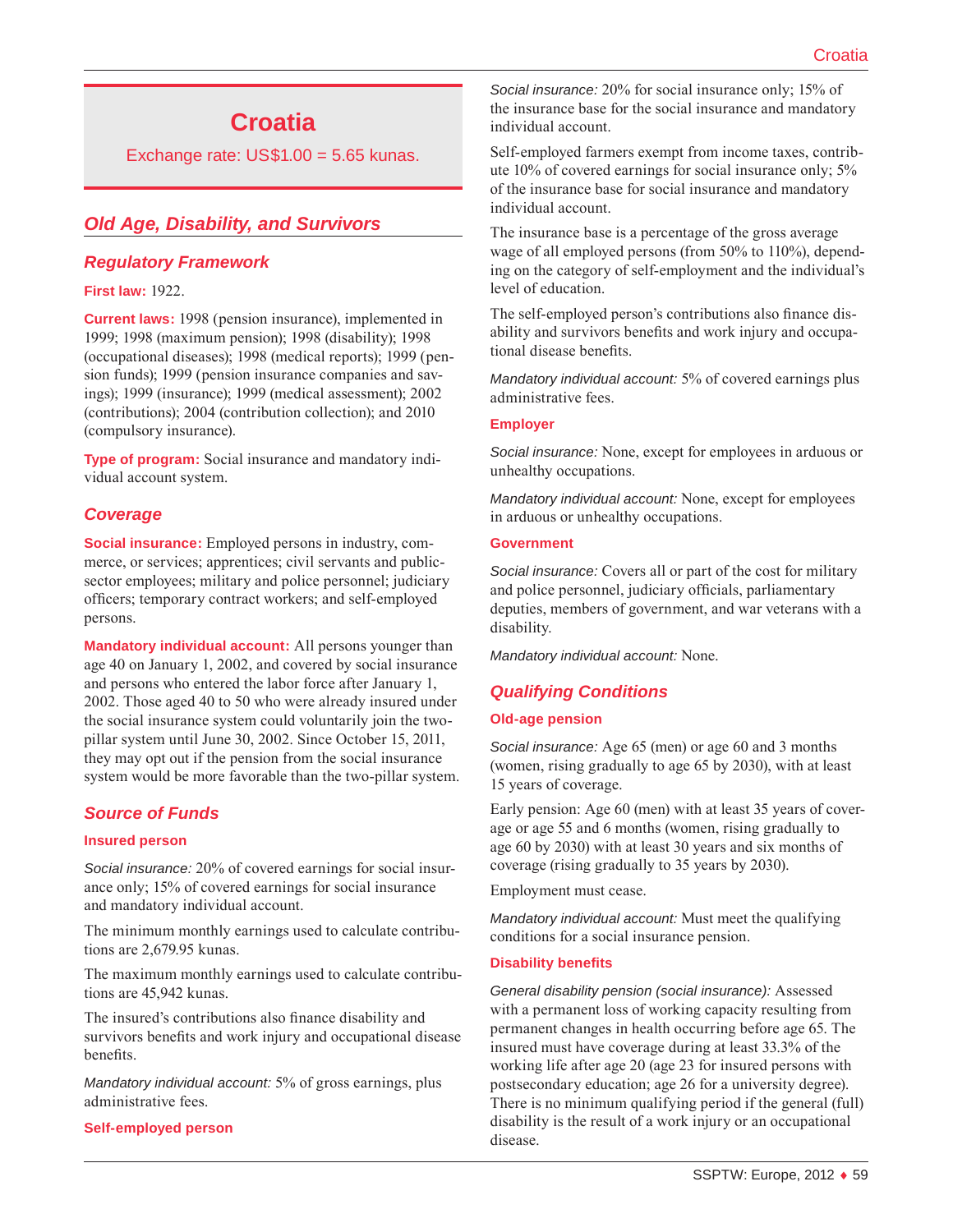#### Employment must cease.

*Occupational (partial) disability pension (social insurance):* The insured must be younger than age 65. If the disability began before age 50, must have a reduced capacity to work that is not likely to be improved by occupational rehabilitation. The insured must have coverage during at least 33.3% of the working life. There is no minimum qualifying period if the disability is the result of a work injury or an occupational disease.

*Occupational rehabilitation and salary compensation (social insurance):* Paid if the disability began before age 50 and the insured is likely to regain the capacity to work full time (40 hours a week). The insured is eligible during rehabilitation, until the insured returns to work in another job with the same employer; if no other job is available or acceptable, the insured is eligible for the benefit for up to 12 months of unemployment following completion of occupational rehabilitation (24 months if the disability is the result of a work injury or an occupational disease). Other jobs offered in writing must require the same level of education that was required for the job performed before the disability began; if none is available, the job must require the next lower degree of education.

Medical experts of the Croatian Pension Insurance Institute and senior medical experts assess the degree of disability. The assessment is subject to review by a special medical committee composed of medical doctors appointed by the government.

*Compensation allowance for a physical injury (social insurance):* Paid for the loss of or damage to a part of the body or of an organ that is the result of a work injury or an occupational disease. The insured's injury must be assessed at 30% or more. The allowance is paid regardless of whether the physical injury led to the onset of an assessed disability.

*Mandatory individual account (disability):* Paid if the insured meets the qualifying conditions for a social insurance pension and the value of the mandatory individual account pension combined with the social insurance disability pension is greater than the general disability pension.

#### **Survivor pension**

*Social insurance:* The deceased was a pensioner, an occupational rehabilitation beneficiary, had five years of coverage in a 10 year period, or met the qualifying period conditions for a disability pension. There is no minimum qualifying period if the death resulted from a work injury or an occupational disease.

Eligible survivors are a widow(er) aged 50 or older, caring for eligible children, or with a disability (a woman who is widowed at age 45 becomes eligible at age 50); and children up to age 15 (age 18 if unemployed, age 26 if a student, no limit if disabled).

If the widow(er), younger than age 50 or disabled, remarries, the pension ceases.

*Mandatory individual account (survivors):* Paid if the deceased met the qualifying conditions for a social insurance pension.

# *Old-Age Benefits*

**Old-age pension (social insurance):** The pension is calculated based on the insured's earnings, according to the average wage of all employed persons and the length of the insured's coverage period (including the period before 2002 for those who are also covered by the mandatory individual account system).

The minimum pension is 0.825% of the adjusted average gross salary of all employees in 1998 for each year of coverage. For insured persons retiring in 2011, the value of the minimum pension is 56.59 kunas for each year of coverage.

The maximum pension depends on the length of the insured's coverage period and previous earnings, up to a maximum. The pension must not exceed 3.8 times average wages earned during the coverage period.

Early pension: The pension is reduced by 0.15% (increasing gradually to 0.34% by 2030) for each month the pension is taken before the normal retirement age.

Benefits are payable abroad.

Benefit adjustment: Benefits are adjusted every six months according to changes in the cost of living and national average gross earnings. Pension adjustments were suspended in 2010 and 2011.

Benefit adjustment: Benefits are adjusted every six months according to an index based on changes in the cost of living and national average gross earnings. Pension adjustments were suspended in 2010 and 2011.

**Old-age pension (mandatory individual account):** The pension is based on the accumulated assets in the mandatory individual account and average life expectancy at retirement.

Benefits are payable abroad.

# *Permanent Disability Benefits*

**General disability pension (social insurance):** The pension is based on the length of the insured's coverage period and previous earnings.

The minimum pension is 0.825% of the adjusted average gross salary of all employees in 1998 for each year of coverage. For 2011, the value of the minimum pension is 56.59 kunas for each year of coverage.

The maximum pension is 3.8 times the average wages earned during the coverage period.

**Occupational (partial) disability pension (social insurance):** The pension is 80% of the general disability pension; 50% if the pensioner is still employed.

The minimum pension is 0.825% of the adjusted average gross salary of all employees in 1998 for each year of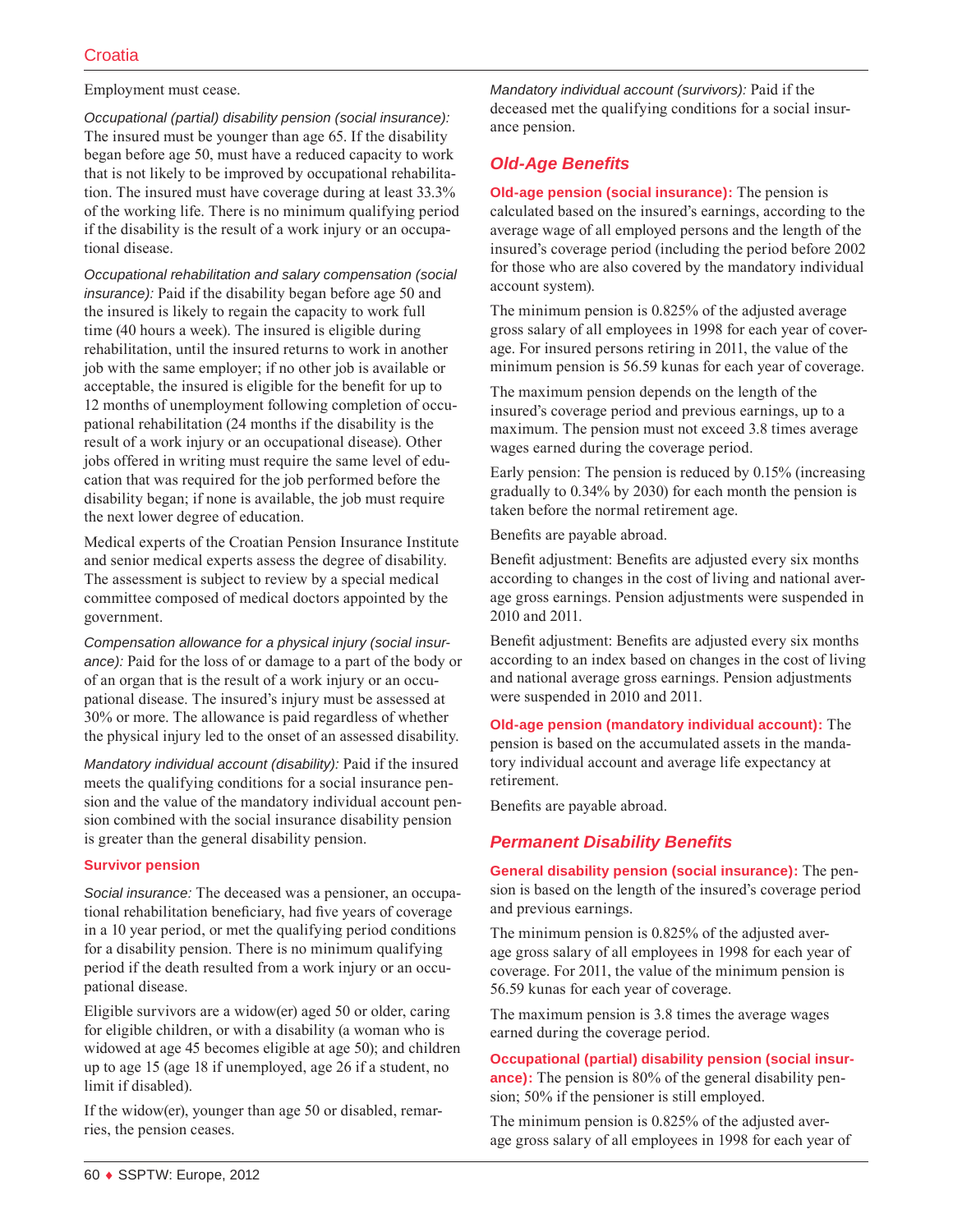coverage. For 2011, the value of the minimum pension is 56.59 kunas for each year of coverage.

The maximum pension is 3.8 times the average wages earned during the coverage period.

Benefits are payable abroad.

**Occupational rehabilitation and salary compensation (social insurance):** The benefit is the same as the occupational disability pension; if the disability was caused by a work injury or an occupational disease the benefit is the same as the general disability pension based on 40 years of coverage.

**Compensation allowance for a physical injury (social insurance):** The allowance depends on the assessed degree of physical injury resulting from a work injury or an occupational disease. There is no minimum qualifying period. The allowance is paid for life.

Benefit adjustment: Benefits are adjusted every six months according to changes in the cost of living and national average gross earnings. Pension adjustments were suspended in 2010 and 2011.

**Disability pension (mandatory individual account):** The pension is a combination of the general disability social insurance pension based on coverage before and after 2002 and the value of the funds in the mandatory individual account. If the total is less than the general disability social insurance pension the person would have received if still covered under the social insurance system only, the funds in the mandatory individual account are transferred to the Croatian Pension Insurance Institute to pay the general disability social insurance pension. If the total is more, the higher amount is paid.

### *Survivor Benefits*

**Survivor pension (social insurance):** The pension is based on the old-age or disability pension that the deceased received or was entitled to receive and the number of survivors. The minimum number of years of coverage for pension calculation purposes is 21; if the insured's death was the result of a work injury or an occupational disease, the minimum number of years of coverage for pension calculation purposes is 40.

The minimum pension is 0.825% of the adjusted average gross salary of all employees in 1998 for each year of coverage. For insured persons who died in 2011, the value of the minimum pension is 56.59 kunas for each year of coverage.

The maximum pension is 70% to 100% of the deceased's pension, according to the number of survivors.

Benefits are payable abroad.

Benefit adjustment: Benefits are adjusted every six months according to changes in the cost of living and national average gross earnings. Pension adjustments were suspended in 2010 and 2011.

**Survivor pension (mandatory individual account):** The pension is a combination of the survivor social insurance pension based on coverage before and after 2002 and the value of the funds in the mandatory individual account. If the total is less than the survivor social insurance pension the person would have received if still covered under the social insurance system only, the funds in the mandatory individual account are transferred to the Croatian Pension Insurance Institute to pay the general survivor social insurance pension. If the total is more, the higher amount is paid.

# *Administrative Organization*

#### **Social insurance**

Ministry of Labor and Pension System [\(http://www](http://www.mingorp.hr) [.mingorp.hr\)](http://www.mingorp.hr) and the Ministry of Finance ([http://www.mfin](http://www.mfin.hr) [.hr\)](http://www.mfin.hr) provide general supervision.

Croatian Pension Insurance Institute ([http://www](http://www.mirovinsko.hr) [.mirovinsko.hr](http://www.mirovinsko.hr)) administers benefits.

#### **Mandatory individual account**

Ministry of Economy, Ministry of Entrepreneurship and Crafts, Ministry of Labor and Pension System ([http://www](http://www.mingorp.hr) [.mingorp.hr\)](http://www.mingorp.hr), and Ministry of Finance ([http://www.mfin](http://www.mfin.hr) [.hr\)](http://www.mfin.hr) provide general legal supervision.

Croatian Agency for the Supervision of Pension Funds and Insurance Financial Services provides legal financial supervision.

Central Registry, pension companies, and pension insurance companies provide general administrative services and administer benefits.

# *Sickness and Maternity*

# *Regulatory Framework*

#### **First law:** 1954.

**Current laws:** 1997 (health care for foreigners); 2004 (patients' rights); 2006 (voluntary health insurance); 2008 (health care), implemented in 2009; 2008 (maternal and parental benefits), implemented in 2009; 2008 (compulsory health insurance), implemented in 2009; and 2008 (social insurance contributions), implemented in 2009.

**Type of program:** Social insurance system.

### *Coverage*

**Cash sickness and medical benefits:** Employed persons, public-sector employees, civil servants, self-employed persons, salaried full-time apprentices, temporary contract workers, military personnel, and persons employed by a foreign employer if they are not covered under the employer's country provisions.

**Maternity benefits:** Employed persons, self-employed, persons, farmers and unemployed persons.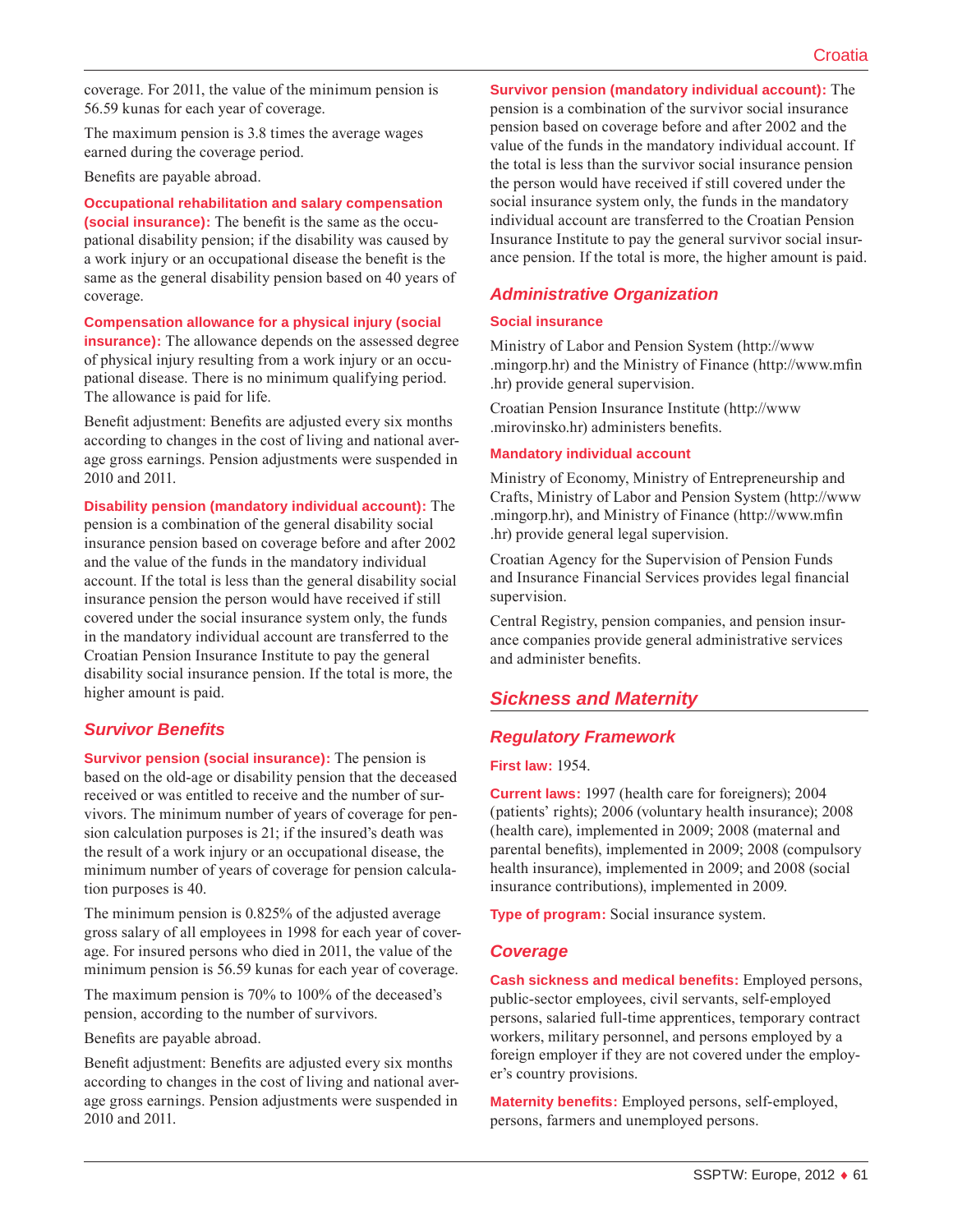**Medical benefits only:** Farmers, pensioners, unemployed persons, children up to age 18 (age 26 if a student), and dependents of an insured person.

# *Source of Funds*

#### **Insured person:** None.

**Self-employed person:** 15% of income; farmers exempt from income tax contribute 7.5%.

The minimum monthly earnings used to calculate contributions are 2,679.95 kunas.

The maximum monthly earnings used to calculate contributions are 45,942 kunas.

**Employer:** 15% of covered payroll.

The minimum monthly earnings used to calculate contributions are 2,679.95 kunas.

The maximum monthly earnings used to calculate contributions are 45,942 kunas.

**Government:** The cost of parental leave, maternity benefits for unemployed persons, and newborn child assistance.

# *Qualifying Conditions*

**Cash sickness and medical benefits:** There is no minimum qualifying period. Entitlement to cash sickness benefits is determined by a designated doctor in a primary health care institution for the first period of incapacity (the duration depends on the nature of the incapacity); additional periods are determined by the medical commission of the Croatian Institute for Health Insurance.

**Cash maternity and parental leave benefits:** A designated doctor in a primary health care institution must certify the pregnancy. Adoptive parents qualify for some benefits.

**Newborn child assistance:** Paid on the birth of a child.

# *Sickness and Maternity Benefits*

**Sickness benefit:** From 70% to 100% of the insured's average monthly earnings in the previous six-month period is paid; 100% for an incapacity that is the result of a work injury or an occupational disease, pregnancy, childbirth, organ or tissue donation, if nursing a sick child up to age 3, or due to quarantine.

The employer pays the first 42 days of sick leave (except for pregnancy and maternity leave).

The minimum monthly benefit is 831.50 kunas.

The maximum monthly benefit is 4,257.28 kunas.

Benefits are provided for up to six months; thereafter, the disability commission of the Croatian Pension Insurance Institute decides whether the insured should receive a disability pension.

**Maternity benefit:** The monthly benefit is 100% of the insured's monthly earnings and is paid until the child is age 6 months. A continuous period of 98 days of maternity leave, including 28 days before the expected date of birth (45 days if there are complications resulting from the pregnancy) is required.

**Parental leave benefit:** After the maternity benefit has ceased, 1,663 kunas to 2,666.80 kunas a month is paid for six months for the first and second child; 1,663 kunas a month is paid for 24 months for the third and subsequent children.

Parental leave can be used by the father or mother in consecutive or nonconsecutive periods until the child reaches age 8.

**Unemployed parents' assistance:** Unemployed parents receive 1,663 kunas a month for the first 12 months for a first and second child; 36 months for the third and subsequent children.

**Newborn child assistance:** A lump sum of 2,328.20 kunas is paid.

### *Workers' Medical Benefits*

Benefits are provided by public and private health institutions under contract with the Croatian Institute for Health Insurance. Benefits include primary and specialist treatment, hospitalization, orthopedic and other aids, dental care, approved pharmaceuticals, laboratory services, maternity care, preventive care services, emergency aid, rehabilitation services, appliances, and transportation.

Cost sharing: The insured with no complementary health insurance pays 20% of the actual cost of health care and no less than the minimum according to a schedule in law. The Croatian Institute for Health pays up to 3,000 kunas for each service. Medical services are free for children younger than age 18, persons with low income, persons with a disability needing constant assistance, and organ donors.

# *Dependents' Medical Benefits*

Medical benefits for dependents are the same as those for the insured.

# *Administrative Organization*

Ministry of Health ([http://www.mzss.hr\)](http://www.mzss.hr) provides general supervision.

Croatian Institute for Health Insurance ([http://www](http://www.hzzo-net.hr) [.hzzo-net.hr\)](http://www.hzzo-net.hr), with 20 district offices and 91 branch offices, administers benefits.

# *Work Injury*

# *Regulatory Framework*

**First law:** 2006.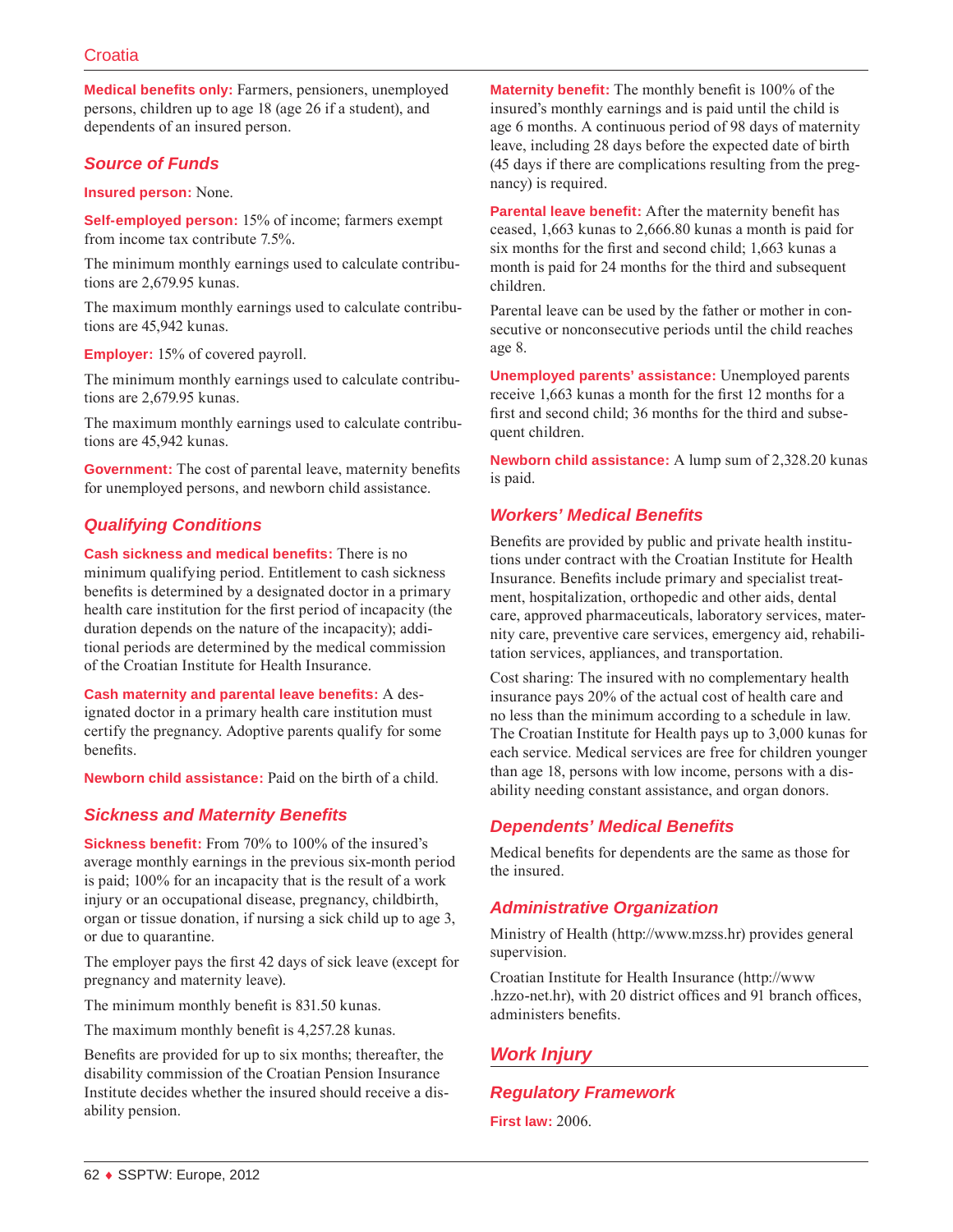**Current laws:** 2010 (health protection), implemented in 2011, and 2010 (compulsory health insurance), implemented in, 2011.

**Type of program:** Social insurance system.

### *Coverage*

Employed and self-employed persons.

Medical benefits only: students, trainees of the Croatian Institute for Employment, military personnel, and fire fighters.

# *Source of Funds*

#### **Insured person:** None.

**Self-employed person:** 0.5% of income.

The minimum monthly earnings used to calculate contributions are 2,679.95 kunas.

The maximum monthly earnings used to calculate contributions are 45,942 kunas.

**Employer:** 0.5% of covered payroll.

The minimum monthly earnings used to calculate contributions are 2,679.95 kunas.

The maximum monthly earnings used to calculate contributions are 45,942 kunas.

#### **Government:** None

### *Qualifying Conditions*

**Work injury benefits:** There is no minimum qualifying period. Entitlement to cash sickness benefits is determined by a designated doctor in a primary health care institution for the first period of incapacity (the duration depends on the nature of the incapacity); additional periods are determined by the medical commission of the Croatian Institute for Health Insurance.

### *Temporary Disability Benefits*

100% of the insured's average monthly earnings in the previous six month period is paid.

The minimum monthly benefit is 831.50 kunas.

The maximum monthly benefit is 100% of the insured's monthly earnings.

### *Workers' Medical Benefits*

Benefits are provided by public and private health institutions under contract with the Croatian Institute for Health Insurance. Benefits include primary and specialist treatment, hospitalization, orthopedic and other aids, dental care, approved pharmaceuticals, laboratory services, maternity care, preventive care services, emergency aid, rehabilitation services, appliances, and transportation.

Cost sharing: none.

### *Administrative Organization*

Ministry of Health and Social Welfare ([http://www.mzss](http://www.mzss.hr) [.hr\)](http://www.mzss.hr) provides general supervision.

Croatian Institute for Health Insurance ([http://www](http://www.hzzo-net.hr) [.hzzo-net.hr\)](http://www.hzzo-net.hr), with 20 district offices and 91 branch offices, administers the program.

# *Unemployment*

#### *Regulatory Framework*

**First law:** 1952.

**Current laws:** 2002 (occupational rehabilitation), 2008 (contributions), 2008 (unemployment), and 2009 (compulsory insurance).

**Type of program:** Social insurance system.

#### *Coverage*

All employed persons with insurance coverage based on an employment contract, including public-sector employees, civil servants, military and police personnel, and judiciary officers.

Exclusions: Self-employed persons and farmers.

### *Source of Funds*

**Insured person:** None.

**Self-employed person:** Not applicable.

**Employer:** 1.7% of covered payroll.

The minimum monthly earnings used to calculate contributions are 2,679.95 kunas (contributions for employees with lower earnings are based on 2,679.95 kunas).

The maximum monthly earnings used to calculate contributions are 45,942 kunas.

**Government:** Provides periodic subsidies and the total or partial cost of benefits for certain categories of persons.

# *Qualifying Conditions*

**Unemployment benefit:** The insured must be aged 15 to 65 with at least nine months of employment in the last 24 months. The insured must register with the Employment Service in the first 30 days of unemployment. There is no qualifying period for unemployed mothers caring for children younger than age 1.

Persons whose employment ceased as a result of willful misconduct or by agreement with the employer are not entitled to unemployment benefits.

Unemployed workers with at least 32 years of coverage are covered until they are reemployed.

Unemployed persons who are of retirement age but are missing up to five years of coverage to meet the minimum